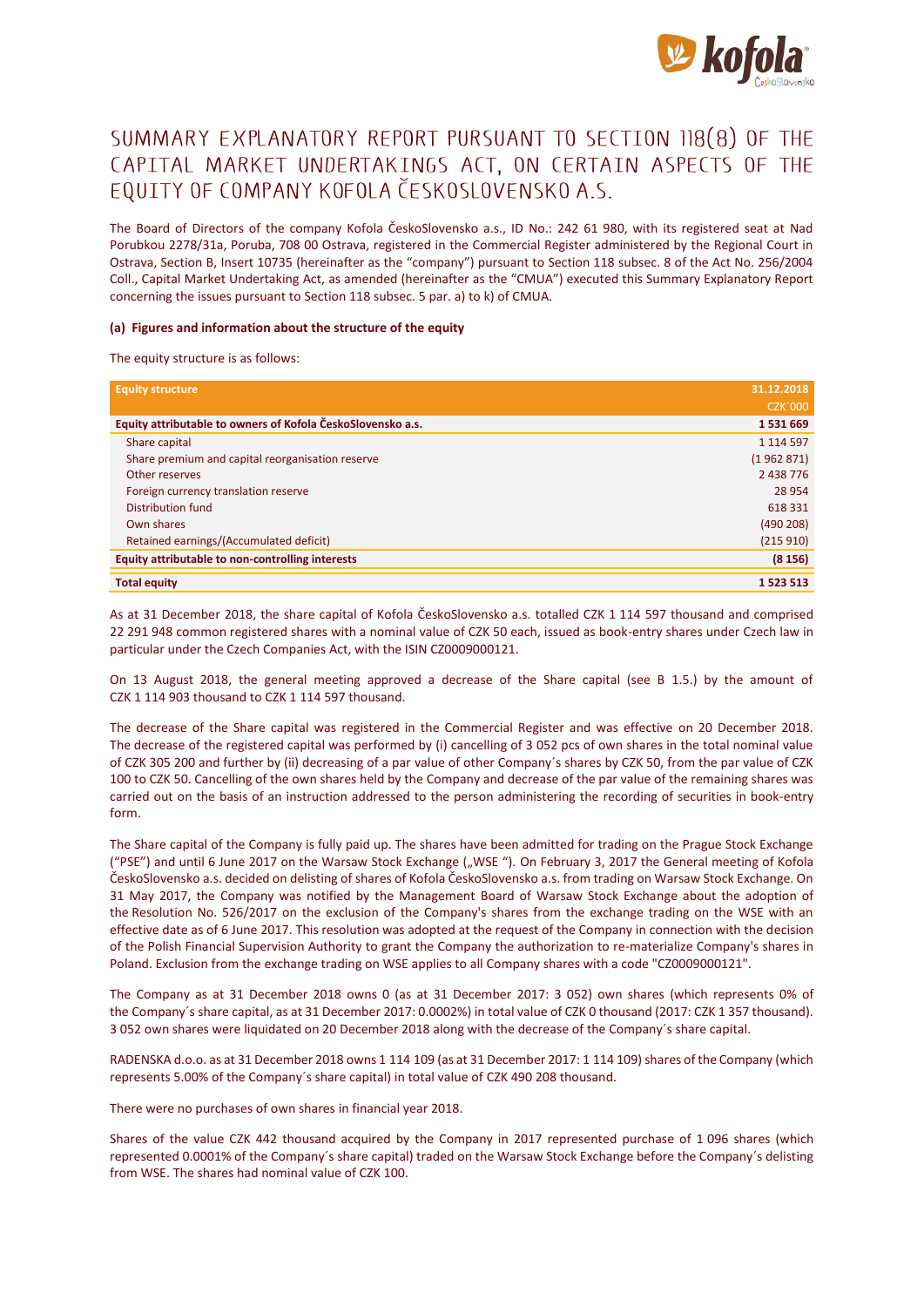

RADENSKA d.o.o. purchased in 2017 in a public tender offer 1 114 109 shares of the Company (which represented 5.0% of the Company´s share capital) in the total value of CZK 490 208 thousand (CZK 440 per share). The shares had nominal value of CZK 100.

Own shares acquired by the Company in 2017 of CZK 442 thousand were purchased on the stock market, the own shares purchased by RADENSKA d.o.o of CZK 490 208 thousand were purchased from CED GROUP S.à r.l.

Part of these shares is intended for the management incentive programme.

In compliance with the relevant legal provisions, the voting rights attached to the shares owned by the Company and by RADENSKA d.o.o. cannot be exercised.

#### **(b) Information about limitations on the transferability of securities**

The shares issued by the Company are transferable without any restrictions pursuant to Article 5 par. 5.3 of the Company´s Articles of Association.

#### **(c) Figures and information about significant direct and indirect participation in the company´s voting rights**

Significant shareholders as at 31 December 2018:

| Significant shareholders (all with direct participation)                     | <b>Proportion of</b><br>the voting rights | Participation<br>percentage |
|------------------------------------------------------------------------------|-------------------------------------------|-----------------------------|
| AETOS a.s.,                                                                  |                                           |                             |
| Nad Porubkou 2278/31a, Poruba, 708 00 Ostrava,                               | 71.58%                                    | 68,00%                      |
| identification No. B10942                                                    |                                           |                             |
| RADENSKA, družba za polnitev mineralnih voda in brezalkoholnih pijač, d.o.o. |                                           |                             |
| Boračeva 37, 9252 Radenci, Republic of Slovenia                              | 0.00%                                     | 5.00%                       |
| registration No. 5056152000                                                  |                                           |                             |
| <b>Total</b>                                                                 | 71.58%                                    | 73.00%                      |

Significant shareholders as at 31 December 2017:

| Significant shareholders (all with direct participation)                                                                                                       | <b>Proportion of</b><br>the voting rights | <b>Participation</b><br>percentage |
|----------------------------------------------------------------------------------------------------------------------------------------------------------------|-------------------------------------------|------------------------------------|
| AETOS a.s.,<br>Nad Porubkou 2278/31a, Poruba, 708 00 Ostrava,<br>identification No. B10942                                                                     | 71.58%                                    | 68.00%                             |
| CED GROUP S.à.r.l.,<br>2 Avenue Charles de Gaulle, L-1653 Luxembourg,<br>registration No. B141278                                                              | 22.07%                                    | 20.96%                             |
| RADENSKA, družba za polnitev mineralnih voda in brezalkoholnih pijač, d.o.o.<br>Boračeva 37, 9252 Radenci, Republic of Slovenia<br>registration No. 5056152000 | 0.00%                                     | 5.00%                              |
| Total                                                                                                                                                          | 93.65%                                    | 93.96%                             |

The above-mentioned entities dispose of the rights of the qualified shareholders arising from Section 365 and foll. of the Act No. 90/2012 Coll., Business Corporations Act, especially of the right to request convocation of the general meeting of the Company for discussion of the items proposed by them, request inclusion of the item determined by them on the agenda of the General Meeting, request the Supervisory Board to review the exercise of powers by the Board of Directors in the matter specified in the request as well as file a shareholder action on behalf of the Company.

The structure of the significant direct participation in the voting rights of the Company as at 31 December 2018 is known to the Company only in the case of the controlling entities AETOS a.s. and the controlled company RADENSKA d.o.o. and is described within the Report on relations between the controlling entity and the controlled entity and between the controlled entity and other entities controlled by the same controlling entity for the year 2018. As for the other entities, their direct and indirect participation and shares in their possession are based on the notification delivered to the Czech National Bank as follows:

- on 20 June 2018, the company Conseq Investment Management, a.s. together with the company Conseq Fund Investiční společnosti, a.s. and Mr. Jan Vedral notified about the shareholding of Conseq globální akciový účastnický fond (0.66%) and Conseq Invest Akcie Nové Evropy (1.40%),
- on 25 September 2018, the company NN Investment Partners Luxembourg S.A. notified its proportion of the voting rights have reached 1.07%.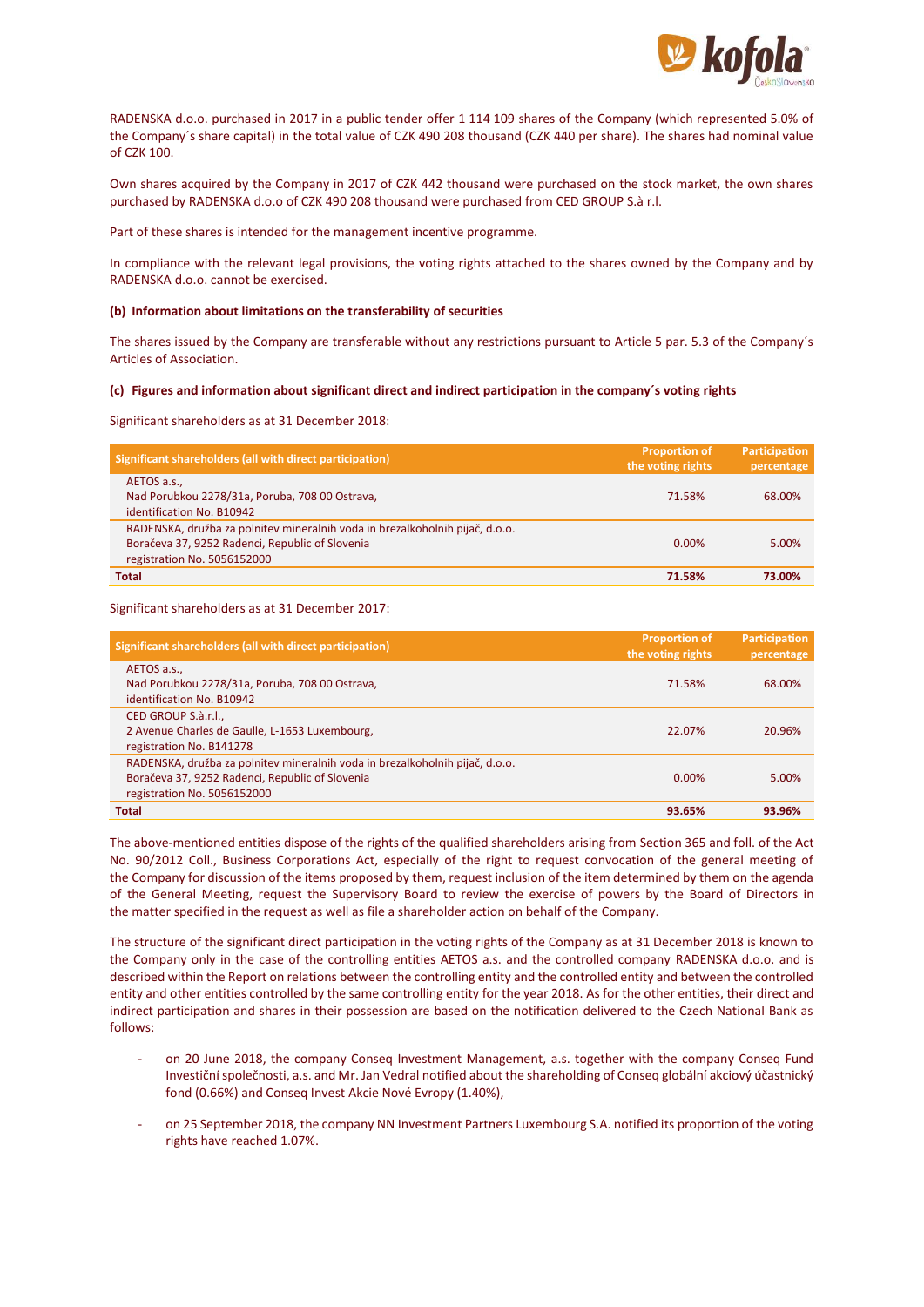

Until the end of the year 2018 and throughout the year 2019 (until the cut-off data of the annual report), the Company has not been informed about any change of participation in the voting rights.

Except for the above mentioned natural and legal persons, the Company is not aware of any other significant direct and indirect participation in the Company´s voting rights or of any Company´s shareholders whose participation in the Company´s voting rights amounts to at least 1%.

The controlled company RADENSKA is entitled to exercise rights of the qualified shareholder but not the voting rights attached to the shares of the Company.

#### **(d) Information about the owners of securities with special rights, including the description of such rights**

There are not any special rights attached to the securities issued by the Company.

#### **(e) Information about limitations on voting rights**

The voting rights attached to the Company´s shares may only be limited or excluded where stipulated by law. According to the legal provisions, the voting rights attached to the 1 114 109 shares owned by the controlled company RADENSKA cannot be exercised. The Company is not aware of any other restrictions on or exclusions of the voting rights attached to the shares issued by the Company.

## **(f) Information about agreements between the shareholders that may reduce the transferability of shares or the transferability of the voting rights, if known to the issuer**

The Company is not aware of any agreements between the shareholders of the company that may reduce the transferability of shares of the Company or of the voting rights attached to the shares of the Company.

## **(g) Information about special rules regulating election and recalling of members of the statutory body and changes to the Articles of Association of the issuer**

The statutory body of the Company is six-member Board of Directors. The members of the Board of Directors are elected and recalled pursuant to Article 15 par. 15.5 of the Article of Association of the Company by the Supervisory Board. The Supervisory Board has the quorum if majority of its members is present or otherwise takes part in a meeting. The Supervisory Board takes a decision by a majority of votes of present or otherwise participating members. In case of equality of votes the vote of a chairman of the Supervisory Board is decisive. The Supervisory Board may also take decisions per rollam.

Approval by a majority of at least two thirds of the votes of the present shareholders at the general meeting is required to adopt a decision amending the Articles of Association of the Company. The general meeting has the quorum if the present shareholders hold shares with the par value exceeding 50% of the share capital of the Company. The latest amendment to the Articles of Association of the Company was approved by the General meeting of the Company on 30 November 2018.

Any special rules regulating election and recalling of the members of the Board of Directors of the Company and amendments and changes to the Articles of Association of the Company don´t apply.

## **(h) Information about special powers of the statutory body pursuant to the Business Corporations Act**

The members of the Board of Directors of the Company do not hold any special powers. The Board of Directors takes decisions on all Company matters unless they are reserved for the General meeting, Supervisory Board or other Company´s body.

# **(i) Information about significant agreements to which the issuer is a party and which will become effective, change or cease to exist in the event of a change of control of the issuer as a result of a take-over bid, and about the effects arising from such agreements, with the exception of agreements whose disclosure would cause harm to the issuer**

The Company has not entered into any significant agreement that will become effective, change or cease to exist in the event of a change of control of the Company as a result of a take-over bid.

**(j) Information about agreements between the issuer and the members of its statutory body or employees that bind the issuer to take on any commitments in the event of the termination of their offices or employment in connection with a take-over bid**

The Company has not entered into any agreement with the members of the Board of Directors that bind the Company to take on any commitments in the event of the termination of their offices in connection with a take-over bid.

The Company has not entered into any agreement with any employee that bind the Company to take on any commitments in the event of the termination of its employment in connection with a take-over bid.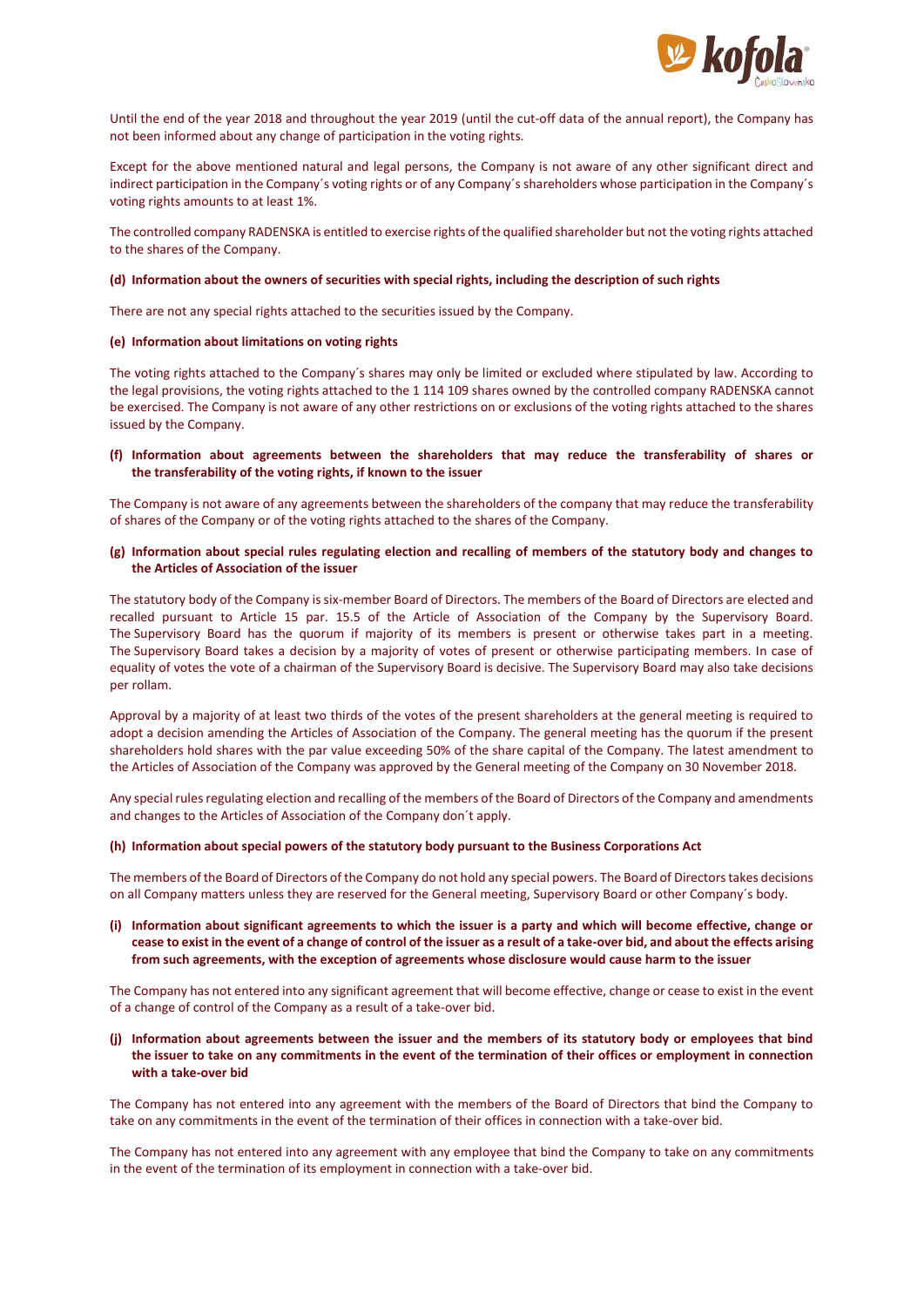

**(k) Information about eventual schemes on the basis of which employees and members of the statutory body of the Company may acquire participation securities in the Company, options concerning such securities or any other rights related to these securities, under more favourable terms, and information about how these rights are exercised**

On 8 June 2017, the Company concluded a program for long-term remuneration of senior managers of the Group.

The program contains two separate, but nevertheless complementary plans:

**1 The Share Acquisition Plan consisting in the participant´s option to buy Kofola shares on the market and, under the fulfilment of the specified conditions, to receive for free the same number of Kofola Pair shares.** 

The maximal number of the eligible Investment shares cannot exceed the specified annual limit - the number of shares, which could be purchased on regulated market for 50% of the basic annual gross salary (consideration) paid to the participant by companies from the Group in the calendar year (i.e. from January 1, 2017 to December 31, 2017, from January 1, 2018 to December 31, 2018 and from January 1, 2019 to December 31, 2019), if the Supervisory Board of the Company does not increase the maximum number of Investment shares. If the number of Investment shares held by a participant on December 31 of a calendar year exceeds the determined limit, the Company´s shares purchased by the participant exceeding the stated limit are not taken into consideration for the Share Acquisition Plan and the participant cannot claim the Pair shares for these shares even though he fulfilled other conditions to constitute the claim. However, the shares not eligible as Investment shares in one calendar year may be eligible in one of the following calendar year.

The participant shall provide the Company with information on the number of Investment Shares held by the participant as at December 31 of the previous year. The Investment shares held by the participant shall be eligible in the average price on the stock exchange, for the last twelve calendar months, always by October 31 of the relevant calendar year. This provision is without prejudice to notification of managerial transaction as provided under mandatory provisions of a legal regulation.

The conditions for vesting and non-vesting in of Pair Shares are:

- a) the participant holds the Investment shares for the minimum period which lasts:
	- i. from December 31, 2017 to December 31, 2019 for the Investment shares corresponding to the limit derived from the salary (compensation) of the participant provided by the companies of the Kofola Group in 2017,
	- ii. from December 31, 2018 to December 31, 2020 for the Investment shares corresponding to the limit derived from the salary (compensation) of the participant provided by the companies of the Kofola Group in 2018,
	- iii. from December 31, 2019 to December 31, 2021 for the Investment shares corresponding to the limit derived from the salary (compensation) of the participant provided by the companies of the Kofola Group in 2019,
- b) existing labour relation of the participant or his membership in one of the bodies of any company from the Group from his/her joining to the program to the end of the decisive period,
- c) the Investment shares were acquired against payment by participant after the introduction of the Company´s shares on the Prague Stock Exchange Market, i. e. after October 1st, 2015.

If all conditions stated are met by the participant, Kofola shall transfer to the participant the Pair shares to shares purchased in 2017, not later than on January 31, 2020, the Pair to shares purchased in 2018, not later than on January 31, 2021 and the Pair shares to shares purchased in 2019, not later than on January 31, 2022.

The participant shall hold the Pair shares for the minimum period which lasts:

- a) until January 31, 2021 for Pair Shares transferred to the Participant in 2020,
- b) until January 31, 2022 for Pair Shares transferred to the Participant in 2021,
- c) until January 31, 2023 for Pair Shares transferred to the Participant in 2022.